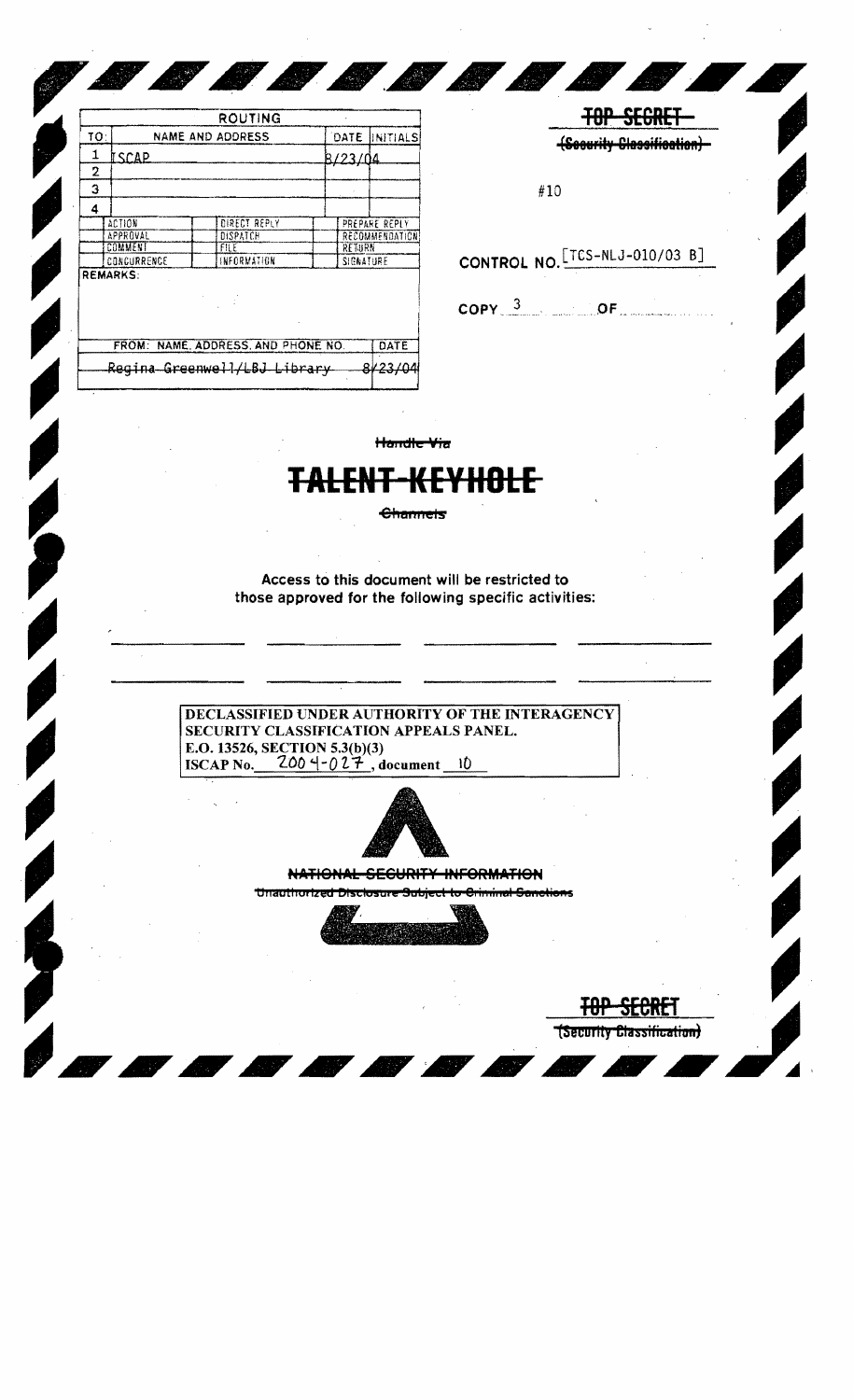CONTAINS SIGINT AND KEYHOLE MATERIAL /0 LEJ LIBRARY Mandatory Review<br>Case # NLJ 03-134 13CAP Appeal<br>Document # 10 THE PRESIDENT'S DAILY BRIEF 11 OCTOBER 1968 Portion identified as unresponsive to appeal **•••••••••••••••••••••••••••••••••••••••••••••••••••••••••••••••••••••••••1**  , $\cdot$ , 3. Mexico The radical fringe is still try-The radical fringe is still<br>ing to disrupt the opening of the  $^{\circ}$  " ing to disrupt the opening of the<br>Olympic games, but most of the students are cowed and disorganized after last week's crackdown. Tight security is being maintained in Mexico City. TOP SECRET - CONTAINS SIGINT AND KEYHOLE MATERIAL DROMA DI KONGRAMMAN KUNA TERKEN ANG PASA KANG PANG SELANG PANG KANG KANG KANG KANG KANG KANG KATANG KATANG KAN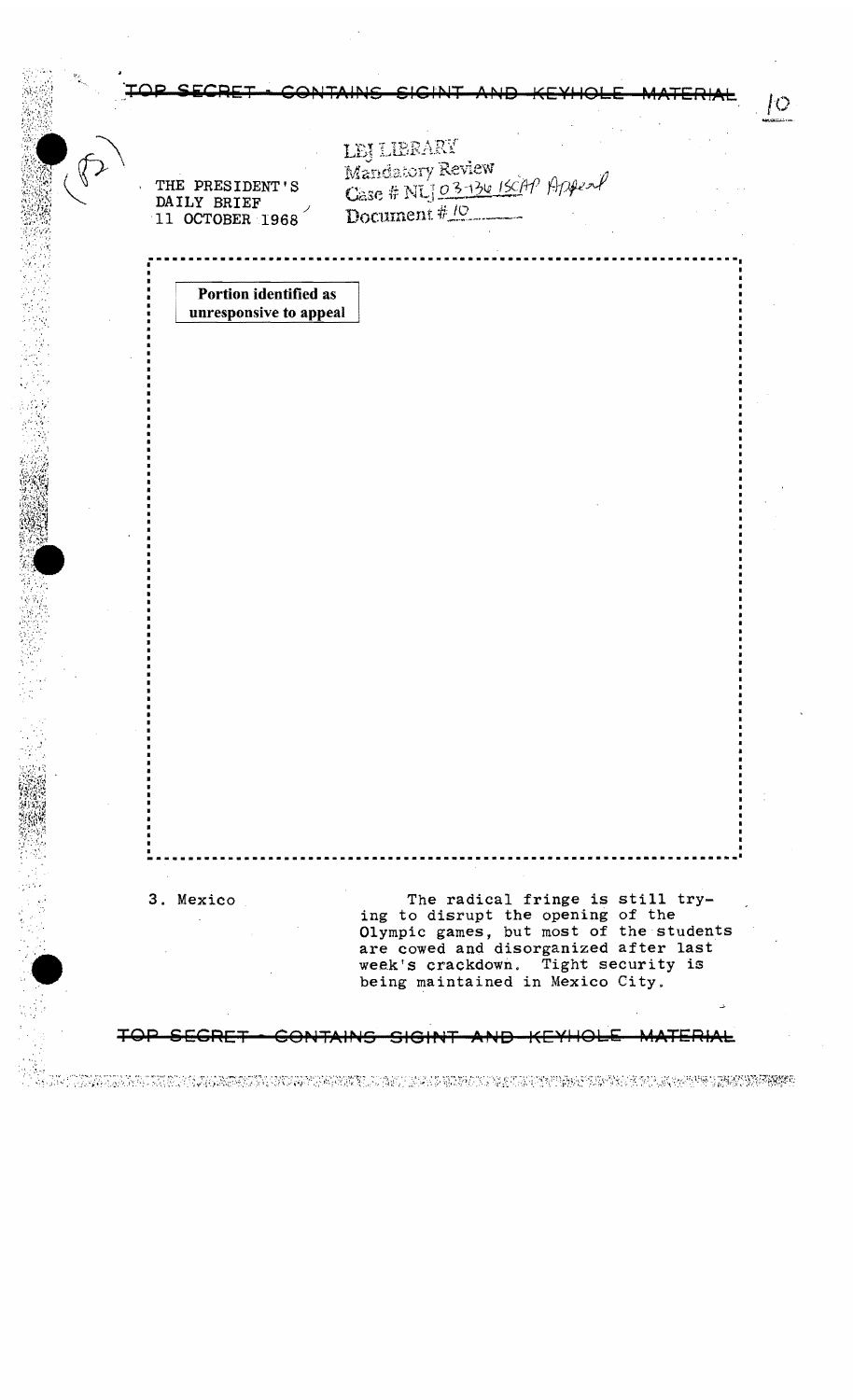Portion identified as unresponsive to appeal

<del>GRE</del> <del>ERIAL</del>

ON DE LA CARDA DE LA CONSUMA DE LA STROLA DI CARDA DEL CONSUMIDADA COLORANA CON CARDA CARDA GRIMANIA EN 1989.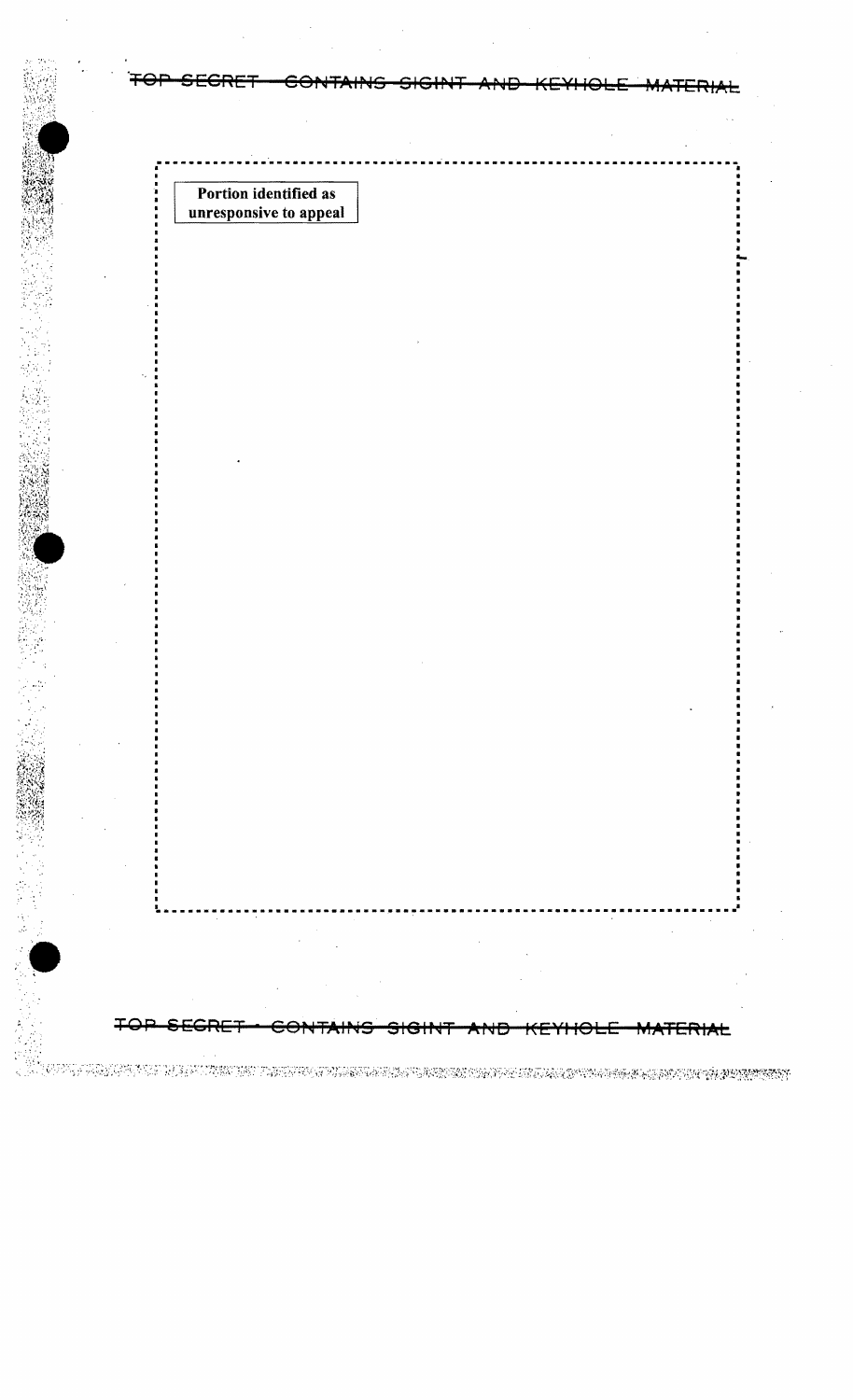Portion identified as unresponsive to appeal

 $\ddot{z}$